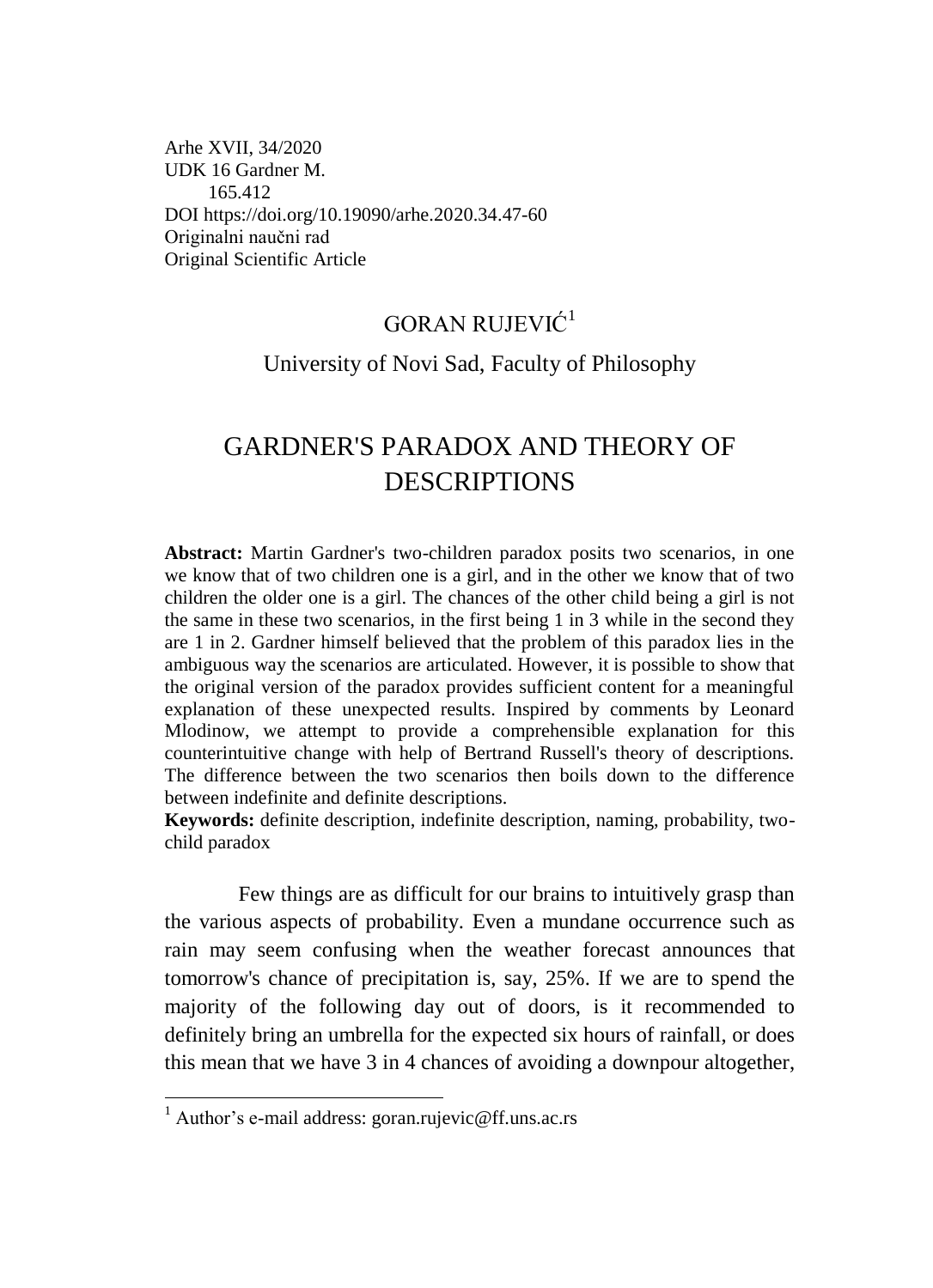making the prospect of leaving without an umbrella a reasonable risk to take?

Nowhere is the difficulty of comprehending probability more evident than in games of chance. Entire chains of casinos are built on people's tendency to overestimate the chances of winning and underestimate the likelihood of losing. There is a vast array of psychological traps used to ensnare players with the near-miss effect and sunk cost fallacy. Of course, we would be remiss not to mention the wellknown gambler's fallacy, which so often reminds us that a coin doesn't remember: even after ten consecutive heads, when a tails would seem long overdue, the probability is still 50:50.

These issues are not exclusive to gambling, for in any case where there is an uncertain outcome, chances are people will find a way to argue over probabilities. A rather amusing example can be found in *Magic: the Gathering* card game, where some players of mono-coloured decks sometimes include fetchlands in their mana base solely for the purposes of deck thinning. While the fetchlands undoubtedly thin the deck, is the miniscule effect worth the cost of a single life point (to say nothing of the cost on one's wallet)?

However, all of the pitfalls we have mentioned so far are psychological problems of intuitively grasping probability. It should really come as no surprise that the way we "feel" probability should work isn't necessarily the way the world functions. Drawing that fourth land from the library in a row may feel unfair and we may be tempted to cut some lands from the deck, but it might also just be par for the deck's variance. Surely, the best remedy for that is an unbiased and rigorous mathematical analysis of the situation in question, as no person of sound mind would dare argue against cold and definitive numbers.

And yet, challenges with understanding probability are not just false first impressions that are easily sorted out with rigorous methods. Sometimes the very formal mathematical treatment of probability seems questionable or counter-intuitive. These situations are sometimes called "paradoxes", even though they are not paradoxes in the strict sense of the word, but more often than not they are ambiguously worded problems that can have diverging interpretations. Arguably the most interesting of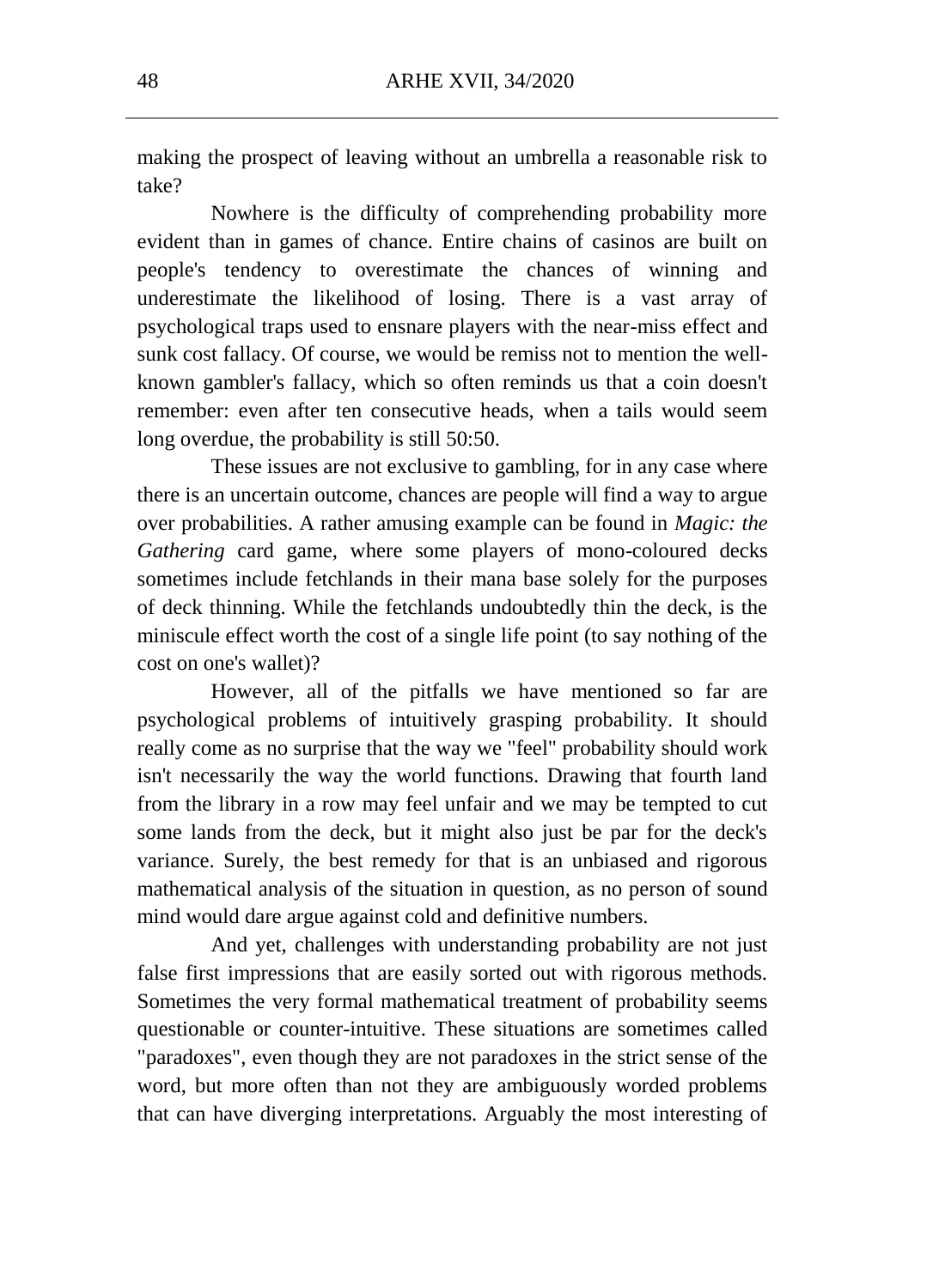these and perhaps the one which best demonstrates the shortcomings of our probabilistic intuitions is Martin Gardner's "The Two Children Problem", also known as "Boy or Girl Paradox".

This is a two-part problem that can be found in Gardner's *The Second Book of Mathematical Puzzles and Diversions.* The first part goes as follows: "Mr. Smith had two children. At least one of them is a boy. What is the probability that both children are boys?"<sup>2</sup> Assuming the equal likelihood of two outcomes (a boy and a girl), the intuitive answer would be 50:50, or 1 in 2 chances, as the genders of the two children are independent events of equal probability. This, however, is not the correct answer, which becomes evident after we consider the sample space of all possible cases: 1) a boy and a boy; 2) a boy and a girl; 3) a girl and a boy; 4) a girl and a girl. Given that one child is a boy, this eliminates the fourth case and we are left with three possibilities, of which only one (the first one) corresponds to the question posed, thereby making the chances for there being two boys only 1 in 3.

So far, so good, it would seem that this is just another case where our intuitions have led us astray. But the real conundrum appears with the second part of the problem, which goes: "Mr. Jones has two children. The older child is a girl. What is the probability that both children are girls?" $3$ All the same assumptions still apply. As a matter of fact, other than the gender in question being reversed (asking about girls instead of boys) and the added information about the older child, this question seems identical to the previous one. It is inconceivable that the age of one child would have any bearing on the gender of the other, thus the answer would surely have to be the same as before, namely, 1 in 3 chances. Yet, it is not. Again, considering the same sample space and positing that the sequence of entities corresponds to the order of their birth, of the four possibilities, numbers one and two are eliminated (as the older child in them is a boy), leaving us with only two cases where the older child is a girl, of which only one contains two girls, thereby making the probability 1 in 2.

 2 Martin Gardner, *The Second Scientific American Book of Mathematical Puzzles & Diversions*, The University of Chicago Press, Chicago, 1987, p. 152.

<sup>3</sup>  *Ibidem*, p. 153.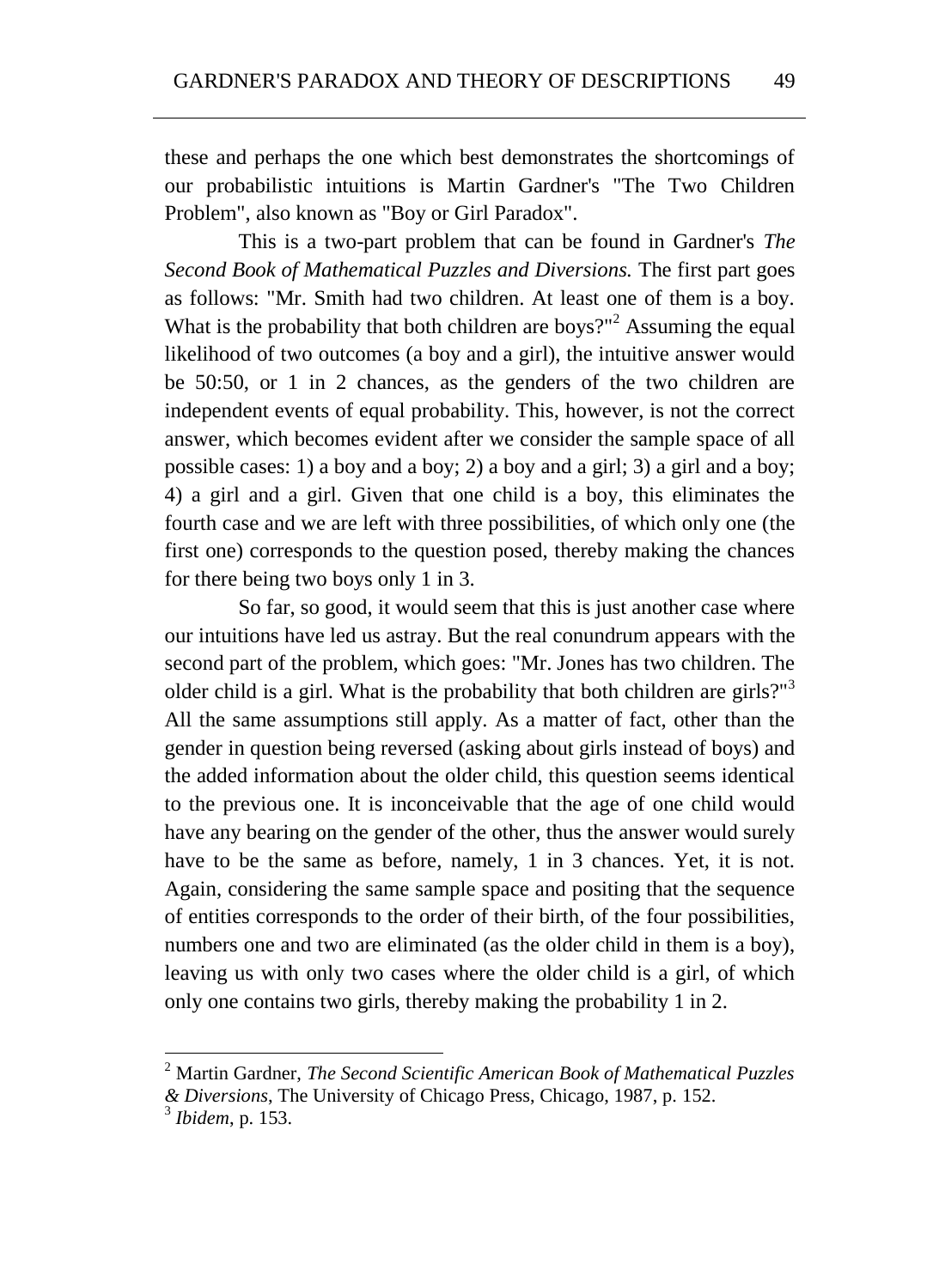The "paradox" here isn't so much that our intuitions deceived us over and over, but rather that the two seemingly identical questions have such diverging answers. We can even go so far as to amend the varying genders in the questions so that this discrepancy becomes even more evident:

P1.1: Of two children, one is a girl. What are the chances that the other is a girl? (1 in 3)

P1.2: Of two children, *the older* one is a girl. What are the chances that the other is a girl? (1 in 2)

How can the addition of the seemingly inconsequential information in italics so drastically affect the answers?

Gardner claimed that the issue is due to "ambiguity arising from a failure to specify the randomizing procedure."<sup>4</sup> In other words, the issue would disappear if the problems were posed in a different manner, perhaps by not talking about a couple of families in a vacuum, but rather by specifying that we are randomly sampling from a pool of families with two children of specified characteristics. However, even this forced frequentist interpretation only helps with quelling the disputes about calculation methods. It still fails to explain how a simple stipulation of relative age causes the change.

A clue towards the answer can be gleaned from the variation of the problem put forth by mathematician Leonard Mlodinow in his book *The Drunkard's Walk*. This version sets out in a familiar way, but deviates from the original soon enough:

P2.1: In a family with two children, if one of the children is a girl, what are the chances that the other one is a girl, too? (1 in 3)

P2.2: In a family with two children, *if we learn that one of the children is a girl with an unusual name (for instance, Florida)*, what are the chances that the other child is a girl, too?  $(1 \text{ in } 2)^5$ 

Mlodinow's take on the problem is markedly different from Gardner's. The second question now doesn't restrict the sample space by

 $\overline{\phantom{a}}$ 

<sup>4</sup>  *Ibidem*, p. 226.

<sup>5</sup> Slightly adapted from Leonard Mlodinow, *The Drunkard's Walk*, Pantheon Books, New York, 2008.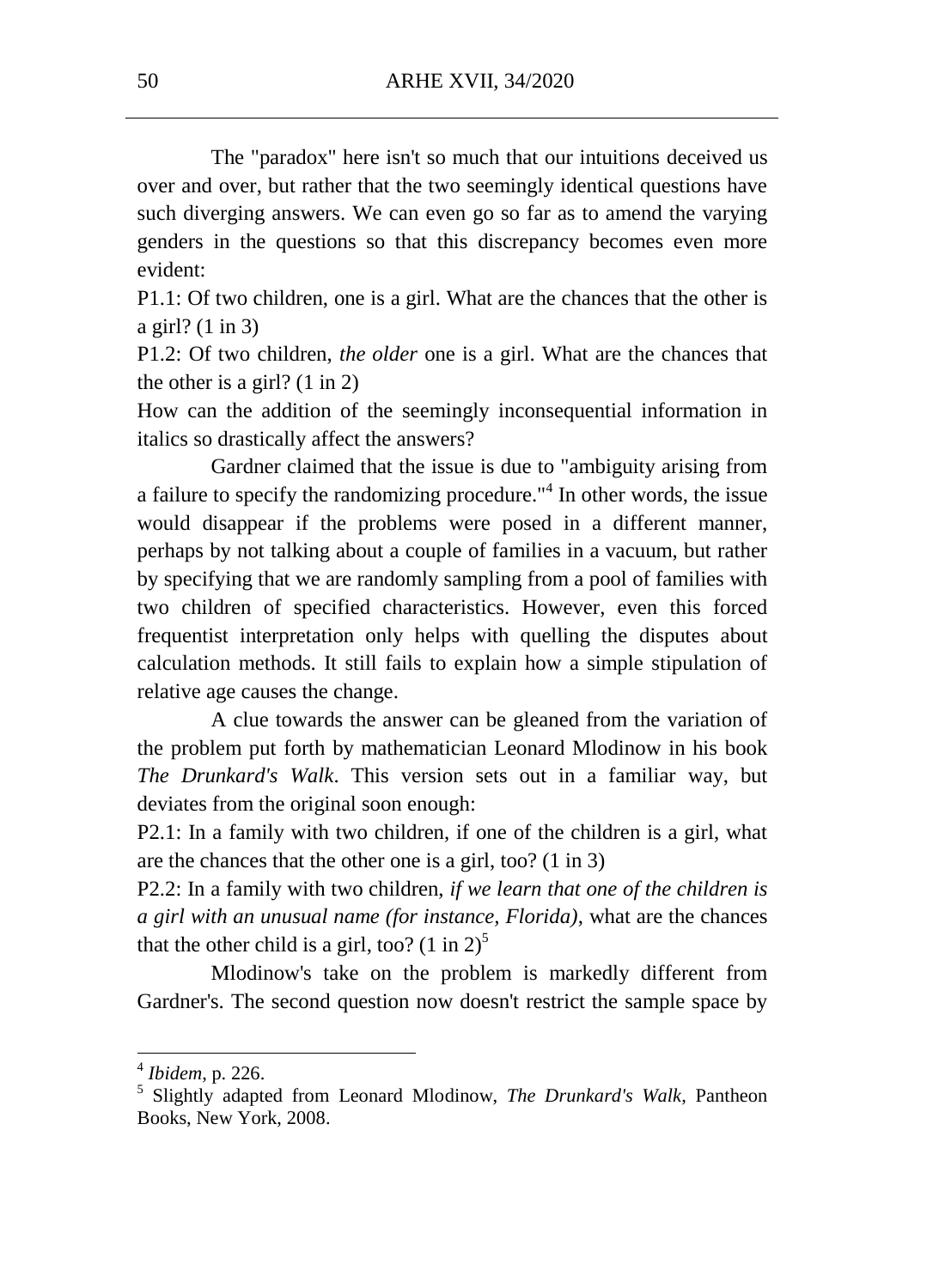putting children into ordered pairs. Yet the curious transformation of probability between questions persists. Mlodinow claims that the change from P2.1 to P2.2 demonstrates that the knowledge of a name is *de facto*  added information that ought to change how we understand the entire setup. Effectively, Mlodinow implies a Bayesian interpretation of the problem, where the posterior is different from the prior after evidence is introduced. This is parallel to the well-known Monty Hall problem, where opening a door with a goat imparts new information about the system and prompts the contestant to switch doors in hopes of winning an automobile over the other goat.

However, this "new information" explanation still fails to address the issue why an information about the name (or relative age, for that matter) would have any bearing on the probability of gender. One way of dealing with this is to note that any additional information that doesn't provide evidence *against* the case of two girls inherently raises the probability of that case.<sup>6</sup> But this merely takes Gardner's paradox and turns it into Hempel's paradox. Furthermore, there are serious disputes whether Mlodinow actually uses a Bayesian approach, or if his version of the problem is just a different way of restricting the sample space as in Gardner's version<sup>7</sup>

Perhaps there is a less contentious way to resolve this problem, perhaps we can use the fact that Gardner's and Mlodinow's versions of the problem are different, while still ending up with the same solutions. In both cases the first question refers to a nondescript child, while the second question singles out one child, Gardner by age and Mlodinow by name. Is there a frame of reference where an attribute and a name intertwine? Or, in the words of the infatuated Juliet – what's in a name, anyway?

Mlodinow's inkling that the difference stems from having a named versus unnamed child is is reminiscent of how first-order logic differentiates between individual constants and variables. Perhaps first-

 $\overline{a}$ 

 $6$  Keith Parramore and Joan Stephens, "Two girls – the value of information" in: *The Mathematical Gazette*, Vol. 98, No. 542, 2014, p. 244.

<sup>7</sup> Stephen Marks and Gary Smith, "The Two-Child Paradox Reborn?" in: *Chance*, Vol. 24, No. 1, 2011, p. 58.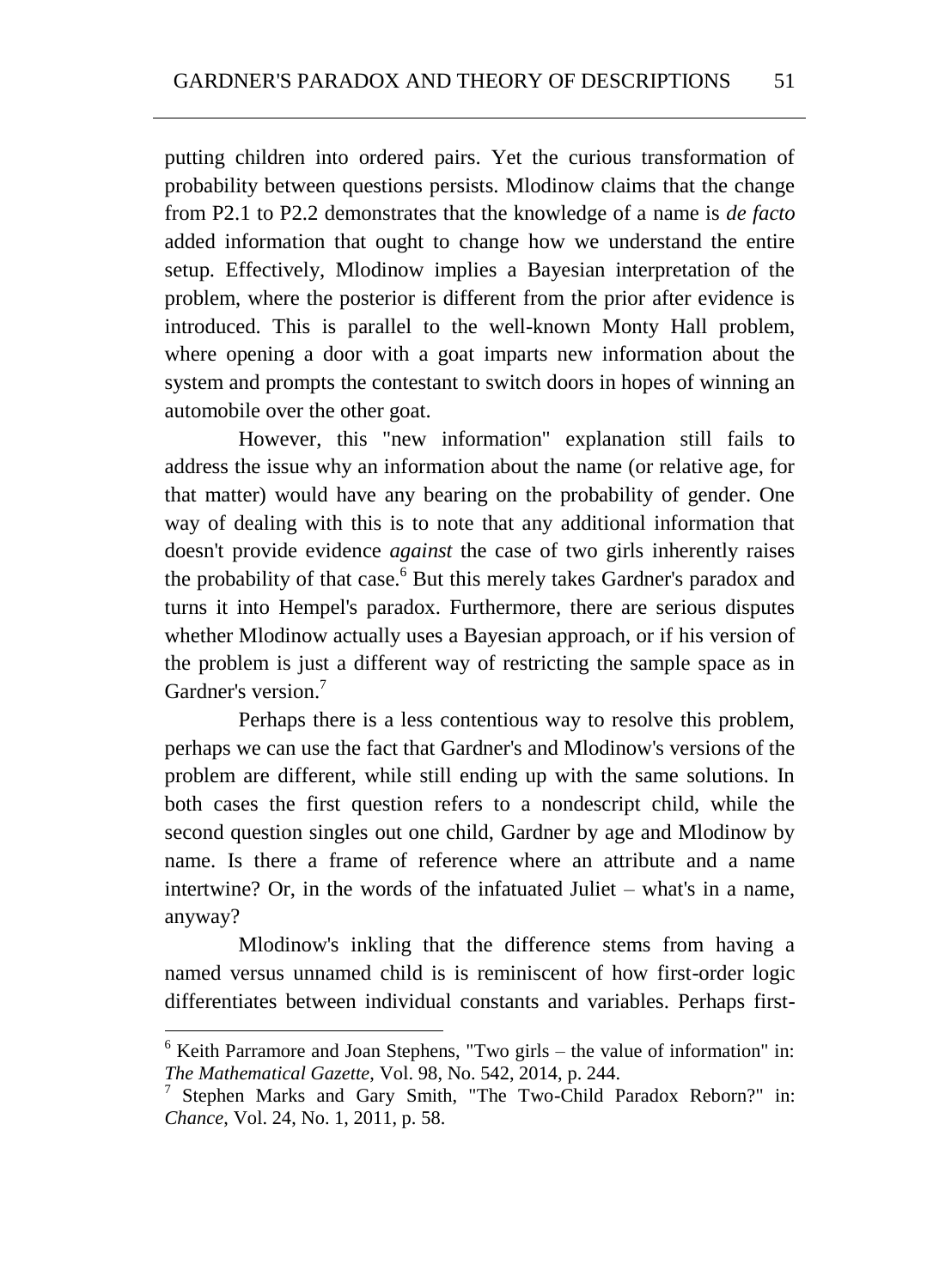order logic might just help us disentangle this conundrum. If we can find a way to express the various versions of the paradox in the language of first-order logic and then find a suitable model for each version, we just might shed some light on the underlying mechanism that effects the change in probability calculations between the two questions. We need to be careful, however, as not every phrase that constitutes Gardner's paradox should be considered a part of the formal theory; some supply the information needed to create a model for that theory. Therefore, our analysis of each variation must always begin with sorting these elements apart.

Since this undertaking was inspired by Mlodinow's version of the problem, let us begin by taking a look at P2.1 and P2.2. For starters, the common initial assumption that there are two children in question can be considered a declaration of the universe of discourse: we can even give appropriate names to these children, say Addison and Billie. Individual constants associated with them can be *a* and *b*, respectively. The only predicate that is used is "is a girl", which can be formalised as *G*. Even though we assume the possibility that a child can be a girl or a boy, we do not require a separate predicate for "is a boy"; due to the simplistic assumption that a child can be either a girl or a boy, "is a boy" is the same as "is not a girl", so  $\neg G$  will suffice. We now posses the basic elements for interpretation according to which we will seek models for the theory we are yet to establish. The phrase that asks about the chances of two girls is merely a stipulation that instruct us to count the number of models that contain no  $\neg G$  (no non-girls, that is two girls) against the total number of models.

All that remains from the initial questions are now phrases that talk about which child is a girl. We will now adapt these phrases into what we shall call *core propositions* of the problem, and these will then be translated into first-order logic. These are:

P3.1: There exists at least one girl. P3.2: Addison is a girl.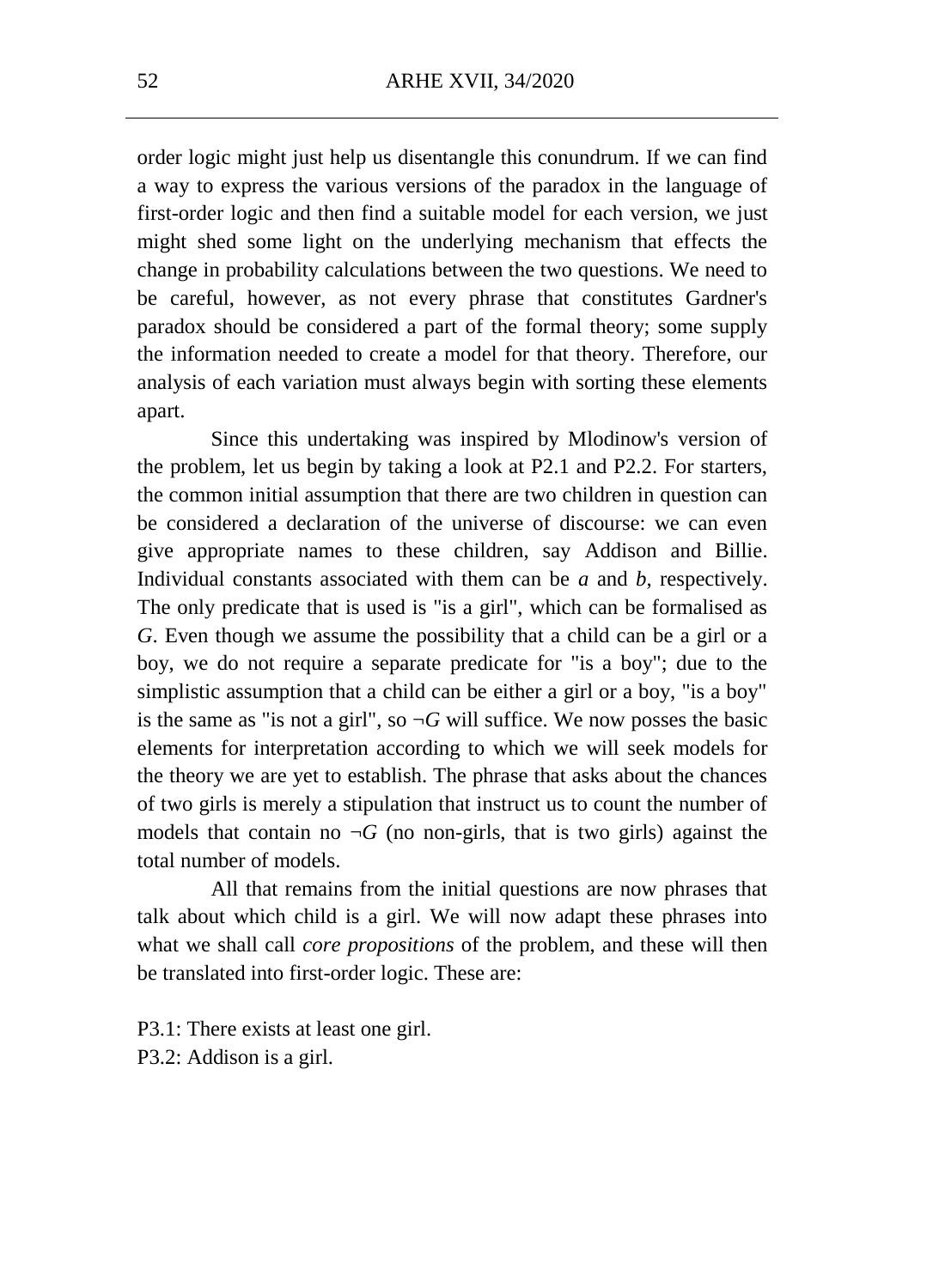The P3.1 proposition is a simple existential statement that does not refer to any entity in particular, and is thus best translated into a formula that uses a variable bound by an existential quantifier:

$$
\exists x Gx \tag{F1}
$$

Interpreting this proposition in the given universe, the following combinations are consistent with it:  $Ga^{\wedge}Gb$ ,  $Ga^{\wedge}(\neg Gb)$ ,  $\neg Ga^{\wedge}Gb$ . The only interpretation that would contradict the proposition F1 is  $\neg Ga \rightarrow Gb$ , as there would be no entity left that could satisfy the existential statement. Of the three models, only one of them contains no negations (no nongirls, i.e. boys). Assuming that all possible combinations are equally likely, this gives us the expected probability of two girls as 1 in 3.

The P3.2 proposition refers to a specific entity, Addison, so the formula must use an individual constant as its argument, and no quantifier will be necessary:

$$
Ga \qquad \qquad (F2)
$$

The only two combinations that are consistent with this proposition are  $Ga<sup>\wedge</sup>Gb$  and  $Ga<sup>\wedge</sup>¬Gb$ , as any combination that includes  $\neg Ga$  directly contradicts it. Of the two models, only one contains no non-girls. Ergo, the expected probability of two girls is in this case 1 in 2.

Let us now turn to Gardner's version of the problem as given in P1.1 and P1.2. Again, we have the declaration of the universe of discourse, and we can again use Addison and Billie here. The "is a girl" predicate *G* makes another appearance, with all the specifics regarding ¬*G* and boys. However, we also find a new predicate, "is older", which is a contraction of "is older than". This is a binary asymmetric relation that can be represented with *O* such that *Oxy* means "*x* is older than  $y$ ". Stipulations for counting models are the same. We are now left with Gardner's core propositions, which are:

P4.1: There exists at least one girl.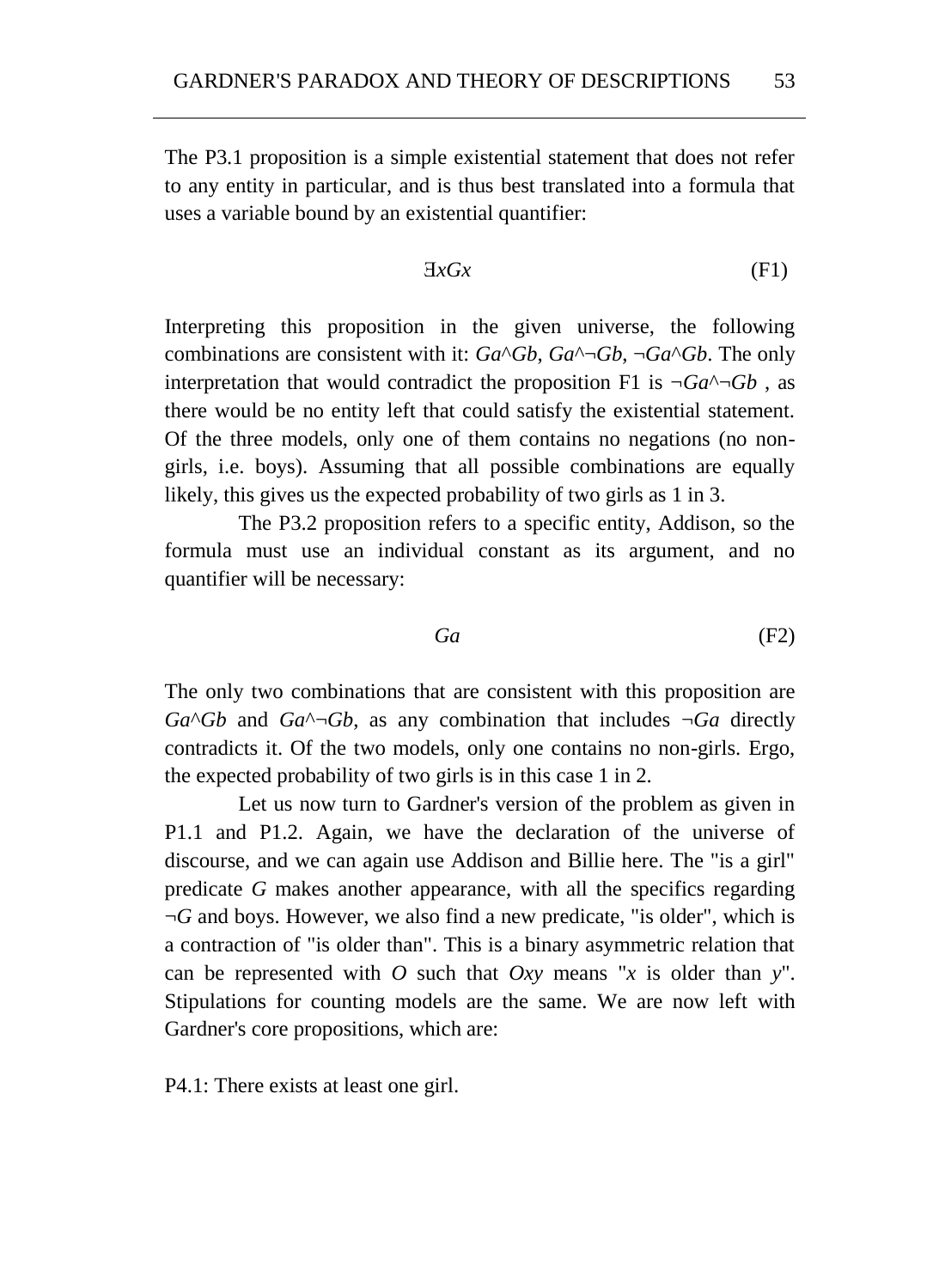P4.2: There exists at least one entity that is older than the other and is a girl.

The P4.1 proposition is identical to P3.1, so the formula F1 will perfectly apply to it, along with the conclusion of the 1 in 3 probability of both entities being girls.

The issue now arises with proposition P4.2, and there are two ways we can deal with it. We can take it at face value, in which case the corresponding formal expression is:

$$
\exists x \exists y (Oxy \land Gx) \tag{F3}
$$

We can now examine how individual children can slot into this statement. Consistent interpretations include *Oab*^*Ga*^*Gb*, *Oab*^*Ga*^¬*Gb*,  $Oba<sup>^</sup>Gb<sup>^</sup>Ga$  and  $Oba<sup>^</sup>Gb<sup>^</sup>$ <sup> $-$ </sup> $Ga$ , two of which contain no non-girls, giving us the chances of 1 in 2.

The second way we can address the P4.2 proposition is to force an absolute meaning of the words "is older than" so that we can avoid the use of *O* relation. This is feasible, for instance, by tacitly assuming that Addison's and Billie's parents name their children in alphabetical order. With this assumption, the age attribute becomes an inherent characteristic of a child's name, effectively turning that property into an equivalent of a name. The older entity is, by this assumption, Addison, and singling out the older entity is the same as singling out Addison. In this case, the P4.2 proposition is equivalent to the P3.2 version, therefore, the F2 formula would apply, along with the 1 in 2 chances of both entities being girls.

So far, our results seem to be mixed. On the one hand, the use of variables versus the use of individual constants perfectly mimic the results of Mlodinow's version of the problem. On the other hand, Gardner's version is not as clean-cut. When dealing with the P4.2 core proposition, we had to use either a binary predicate or the assumption of alphabetical naming, both of which are elements that do not exist in Mlodinow's version. These novel elements interfere with our conclusions insofar as we cannot be sure if the probabilistic change arises due to the use of individual names versus general descriptions, or due to these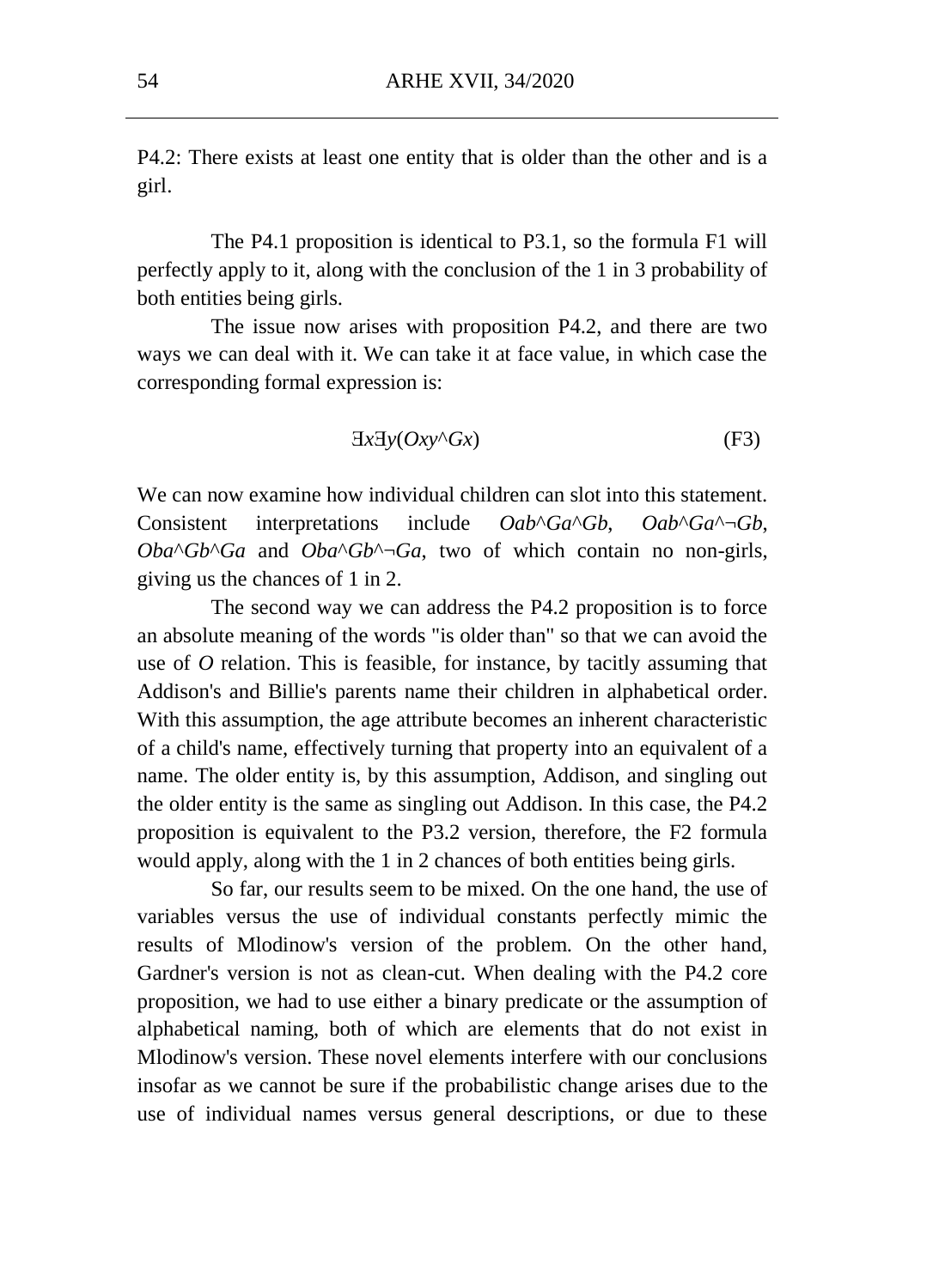confounding novel elements. It would seem that we need to add another layer to our investigation that will account for the relationship between names and individual properties. Fortunately for us, this has long been a point of interest for philosophy of language, and we have ample theories to choose from.

Bertrand Russell's theory of descriptions is arguably most fitting for the circumstances of the problem we are facing. This theory attempts to provide a reliable framework for understanding how various kinds of descriptive expressions of language refer to objects of reality, especially regarding issues such as expressions that do not refer to anything or multiple expressions that refer to one and the same object. The most significant point of interest for us is the fact that this theory includes a comparison of how names and descriptions function. At the very beginning of Russell's seminal text *On Denoting*, we can find a list of three kinds of denoting phrases:

"(1) A phrase may be denoting, and yet not denote anything; *e. g.* 'the present King of France'.

(2) A phrase may denote one definite object; *e. g.* 'the present King of England'.

(3) A phrase may denote ambiguously; *e. g.* 'a man' denotes not many men, but an ambiguous man."<sup>8</sup>

The second kind is what Russell called *definite descriptions*, and he believed that it encompasses not only phrases that refer to a singular entity, but also proper names, which can be seen as shorthands for some more complicated phrases. The third kind of denoting phrases are called *indefinite descriptions*. When analysed in first-order logic, definite and indefinite descriptions show syntactic differences.

If we look back at the core propositions of Gardner's paradox, we can see that they neatly fall into these two categories: P1.1 contains an

<sup>&</sup>lt;sup>8</sup> Bertrand Russell, "On Denoting" in: *Mind*, Vol. 14, No. 56, 1905, p. 479. It should be noted that Russell wrote this text during the reign of Edward VII, when England indeed had a King.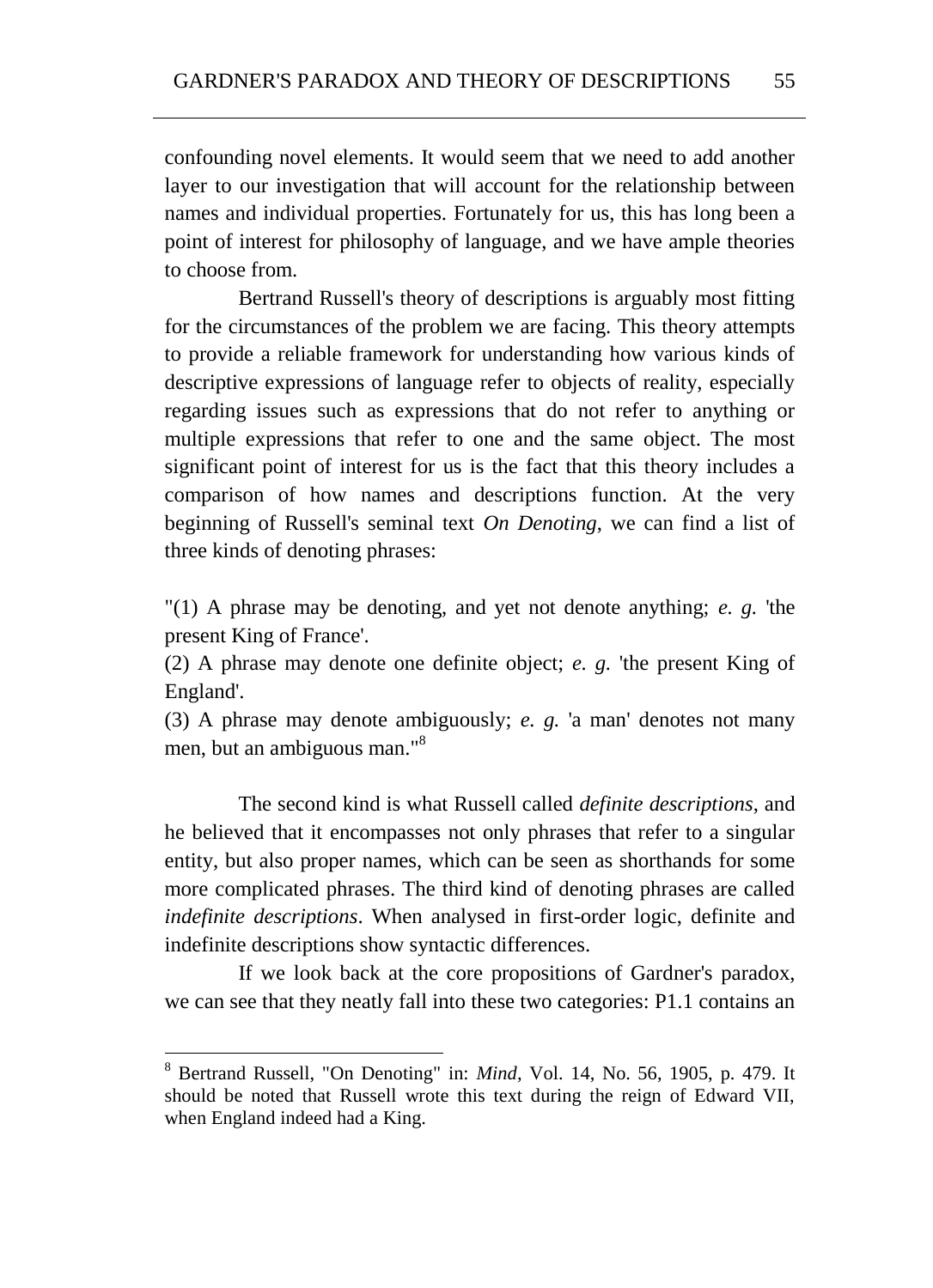indefinite description ("one [child]", which is, effectively, the same as "a child"), while P1.2 contains a definite description ("the older child"). This remains stable for all the different versions of these core propositions that we used so far ("one child" and "one entity" are indefinite, while "Florida", "Addison" and "the older entity" are definite descriptions).

Russell posits that indefinite and definite descriptions have different symbolic forms. For instance, the phrase "I met a man" effectively means "there is an *x* such that I met *x* and *x* is human." Therefore, indefinite descriptions have the form  $\exists x(Px^{\wedge}Rx)$ . On the other hand, the phrase "The father of Charles II was executed" effectively means "There is an *x* such that *x* begat Charles II, and for every *y* if *y*  begat Charles then *y* is *x,* and *x* was executed." Therefore, definite descriptions have the form  $\exists x (Px \land \forall y (Py \rightarrow y=x) \land Rx)$ . Let us now try to apply these forms to statements of Gardner's paradox.

We begin with all the same assumptions as before. The universe of discourse encompasses Addison and Billie, *a* and *b*, we will use *G* for "is a girl" and add *C* for "is a child". This time, however, instead of using the binary relation *O* for "is older than", we will regard the P1.2 proposition as if it contains a simple description "is the older child". To that end, we will represent it with the unary predicate *S* which carries a simple caveat: in a universe of only two entities, only one may carry the "is older" description, therefore ∀*x*∀*y*(*Sx*→¬*Sy*). Per Russell's suggestion, the remaining core propositions are paraphrased as follows:

P5.1: There is an *x* such that *x* is a child and *x* is a girl.

P5.2: There is an *x* such that *x* is the older child, and for every *y* if *y* is the older child then *y* is *x*, and *x* is a girl.

The P5.1 proposition then has the form:

$$
\exists x (Cx^{\wedge}Gx) \tag{F4}
$$

Since the other child (*y*) can either be a girl or not be a girl, we can conjoin each of these possibilities with the previous proposition, like so:

$$
\exists x (Cx \land Gx) \land \exists y (Cy \land Gy) \tag{F5}
$$

$$
\exists x (Cx \land Gx) \land \exists y (Cy \land \neg Gy) \tag{F6}
$$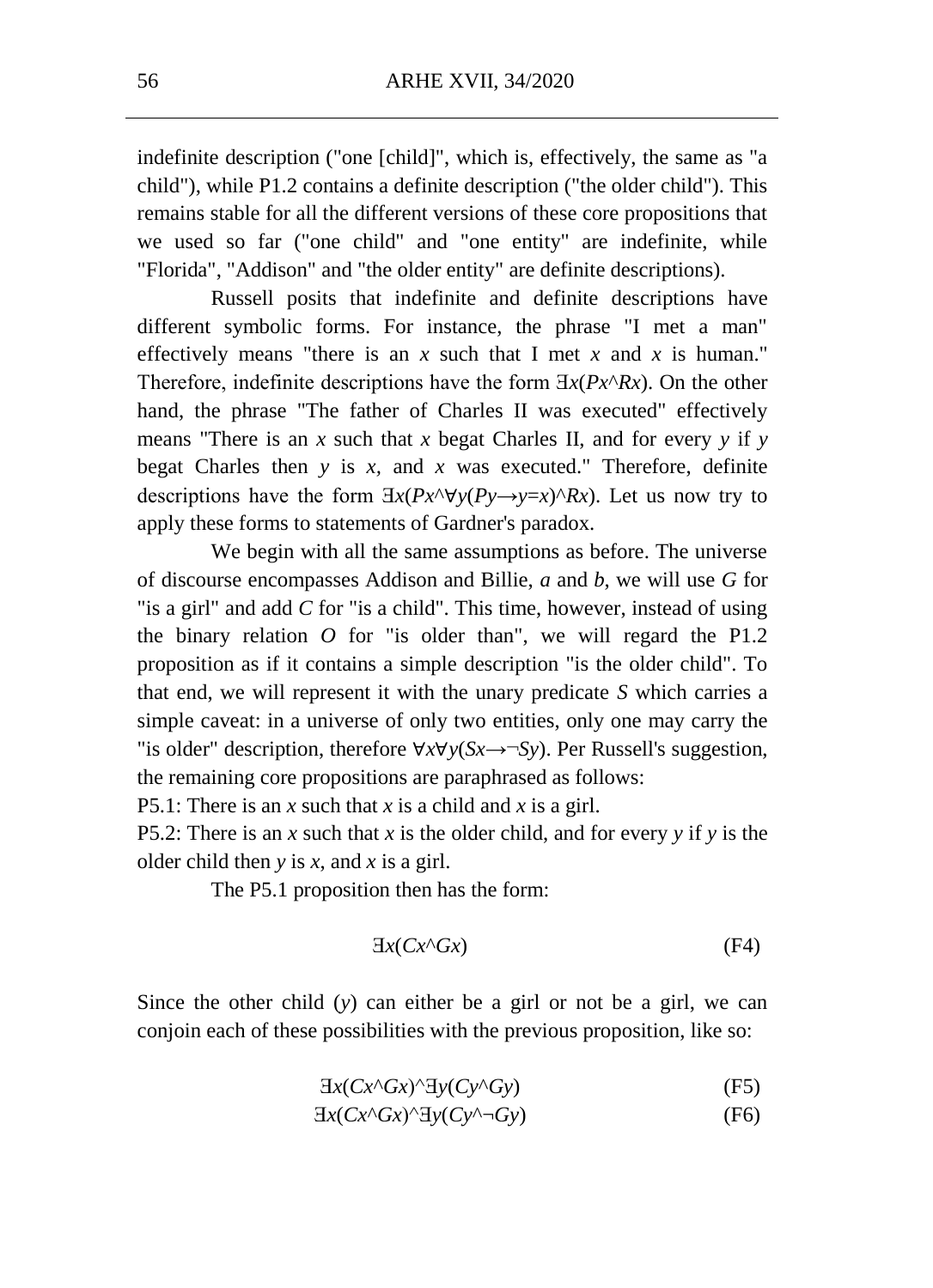Since the two variables *x* and *y* can either be Addison (*a*) or Billie (*b*) in this universe, we need to examine every combination of constants. The formula F5 can be interpreted either as  $(Ca^{\wedge}Ga)^{\wedge}(Cb^{\wedge}Gb)$  or as  $(Cb^{\wedge}Gb)^{\wedge} (Ca^{\wedge}Ga)$ , but these two options are completely equivalent, so formula F5 has only one model. Formula F6 is slightly different, as it can be interpreted either as  $(Ca^{\wedge}Ga)^{\wedge}(Cb^{\wedge}\neg Gb)$  or as  $(Cb^{\wedge}Gb)^{\wedge}(Ca^{\wedge}\neg Ga)$ , which are two different models. Therefore, we have three distinct models, only one of which contains no  $\neg G$  (that is, two girls), so the probability of two girls is again confirmed as 1 in 3 chances.

The P5.2 proposition is slightly more complex. It begins with the form:

$$
\exists x (Sx \land \forall y (Sy \to y=x) \land Gx) \tag{F7}
$$

If we now wish to expand it with the account of the other child (*y*), we must remember that predicate "is the older child" cannot be true for both entities, that is ∀*x*∀*y*(*Sx*→¬*Sy*). Therefore, the expanded conjunction can only have these forms:

$$
\exists x (Sx \land \forall y (Sy \to y=x) \land Gx) \land \exists y (\neg Sy \land \forall x (\neg Sx \to x=y) \land Gy)
$$
 (F8)

$$
\exists x (Sx \land \forall y (Sy \to y=x) \land Gx) \land \exists y (\neg Sy \land \forall x (\neg Sx \to x=y) \land \neg Gy) \tag{F9}
$$

Furthermore, since *Sy* and  $\neg S_x$  are necessarily false, both expressions  $∀y(Sy→y=x)$  and  $∀x(¬Sx→x=y)$  are necessarily true, so we can eliminate them in order to simplify the formulas into:

$$
\exists x (Sx \land Gx) \land \exists y (\neg Sy \land Gy) \tag{F10}
$$

$$
\exists x (Sx \land Gx) \land \exists y (\neg Sy \land \neg Gy) \tag{F11}
$$

These can now have the following interpretations. Formula F10 can lead either to  $(Sa^{\wedge}Ga)^{\wedge}(\neg Sb^{\wedge}Gb)$  or to  $(Sb^{\wedge}Gb)^{\wedge}(\neg Sa^{\wedge}Ga)$ , while formula F11 can lead either to  $(Sa^{\wedge}Ga)^{\wedge}(\neg Sb^{\wedge} \neg Gb)$  or to  $(Sb^{\wedge}Gb)^{\wedge}(\neg Sa^{\wedge} \neg Ga)$ . Of these four models, only the two that interpret the F10 formula do not contain  $\neg G$  (that is, they contain two girls), so the probability of two girls is again confirmed as 1 in 2 chances.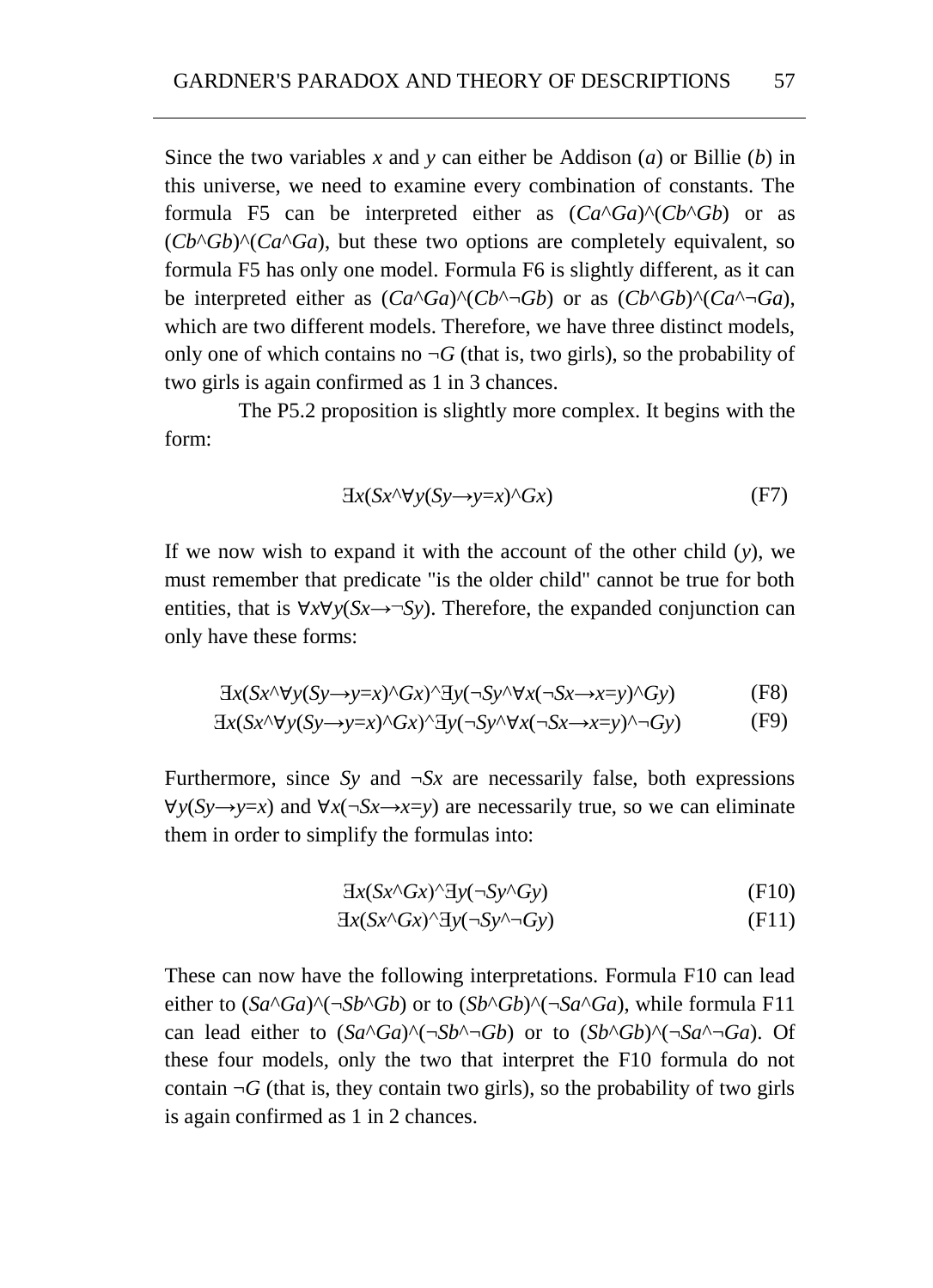We can now finally pinpoint the origin of the probabilistic difference between the two questions of Gardner's paradox. The question that stipulates that *a child* is of a specific gender contains an indefinite description, but the question that stipulates that *the older child* is of a specific gender contains a definite description. Syntax of the definite description gives four possible interpretations, two of which satisfy the conditions of the question. However, syntax of an indefinite description results in two of the four interpretations being equivalent, and these just so happen to be the two that satisfy the condition of the question, thereby changing the way probability is calculated.

An astute reader may reprimand us for not addressing the role of the  $\forall x \forall y (Sx \rightarrow Sy)$  assumption. Is this assumption not a novel element in the analysis and thus another possible culprit of the change of probability? To that we would answer that this is indeed true, however, this assumption does nothing else but establish the uniqueness of the "is the older child" description in a two-entity universe of discourse. In other words, the definite description found in P5.2 is facilitated by this very assumption. Therefore, pointing at this assumption as a possible culprit is just a roundabout way of pointing again at the distinction between indefinite and definite descriptions*.*

Even though Russell's theory of descriptions was created with more profound philosophical issues in mind, it is still pleasing to see how it can be used to shed light on the unusual case of Gardner's paradox. If anything, we can now say that we have conclusive proof that this issue of probability is not a paradox, but a curious case that challenges our superficial intuitions. The possibility of establishing a clear separation of the two questions on the account of indefinite and definite descriptions used in them effectively shows that Gardner's own remark on the ambiguous nature of the problem was in a sense dispensable, as the problem can be made transparent as is. Of course, it is almost trivially true that every problem can be made more accessible if articulated in a more exhaustive manner.

Ultimately, there are two additional benefits to uncovering the mechanism underlying the Gardner's paradox. Firstly, it offers a clear rebuttal to any claim that Gardner's paradox is fallacious or that Gardner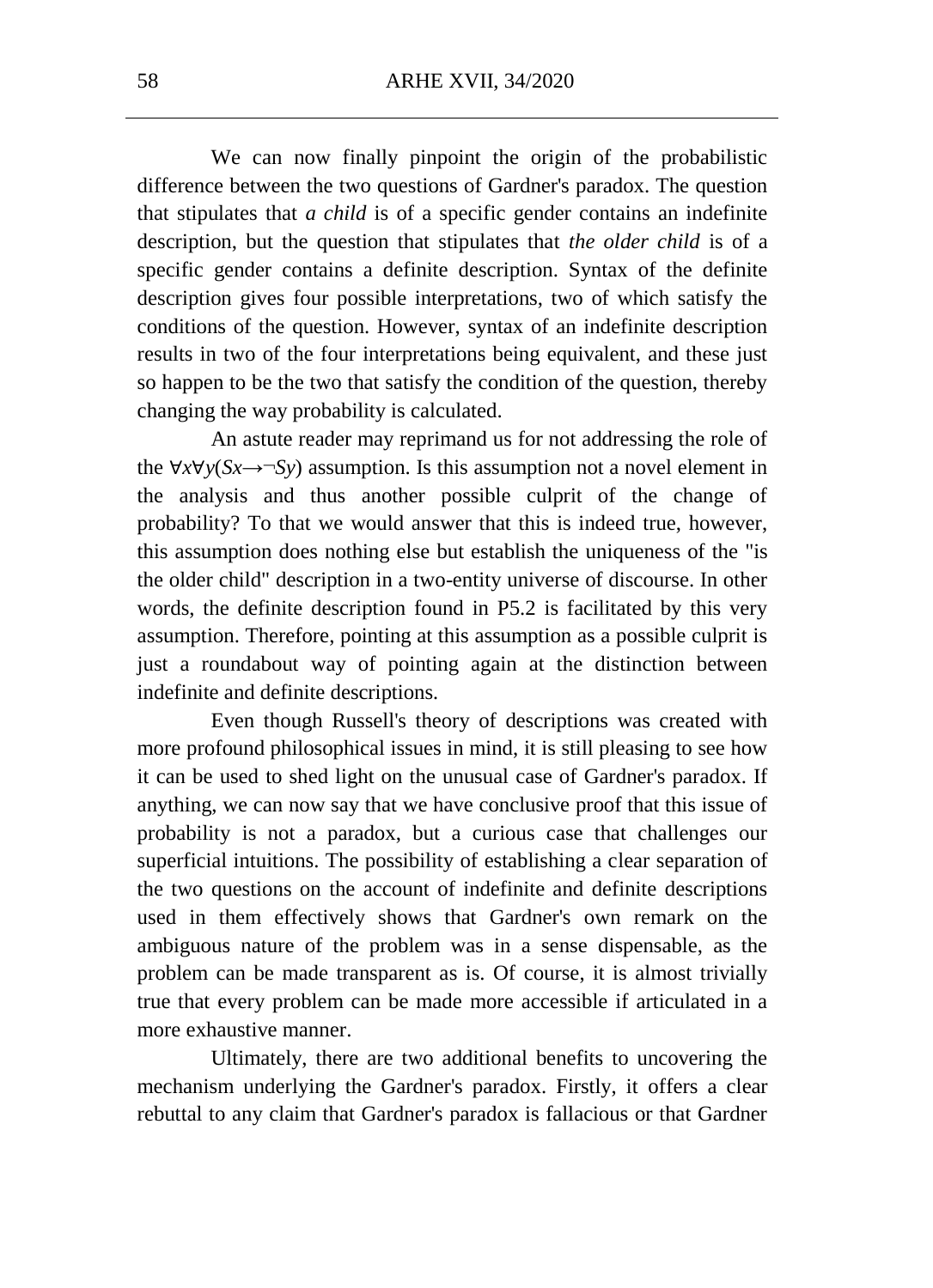made a mistake while reasoning about it.<sup>9</sup> Secondly, providing a reason for an otherwise counterintuitive situation is fundamentally satisfying. It is why paradoxes, puzzles and enigmas are so interesting in the first place. When facing a situation that defies our expectations, instead of passively hoping that we will simply get used to it as some kind of "new normal", it is always far better to put in the effort to see what the case really is in order to better manage our expectations in the future. The former approach is complacency, the latter is curiosity.

#### **REFERENCES**

- Gardner, Martin, *The Second Scientific American Book of Mathematical Puzzles & Diversions*, The University of Chicago Press, Chicago, 1987.
- Khovanova, Tanya, "Martin Gardner's Mistake" in: *The College Mathematics Journal*, Vol. 43, No. 1, 2012.
- Marks, Stephen and Smith, Gary, "The Two-Child Paradox Reborn?" in: *Chance*, Vol. 24, No. 1, 2011.
- Mlodinow, Leonard, *The Drunkard's Walk*, Pantheon Books, New York, 2008.
- Parramore, Keith and Stephens, Joan, "Two girls the value of information" in: *The Mathematical Gazette*,Vol. 98, No. 542, 2014.
- Russell, Bertrand, "On Denoting" in: *Mind*, Vol. 14, No. 56, 1905.

 $\overline{\phantom{a}}$ 

<sup>9</sup> For instance, Tanya Khovanova, "Martin Gardner's Mistake" in: *The College Mathematics Journal*, Vol. 43, No. 1, 2012.